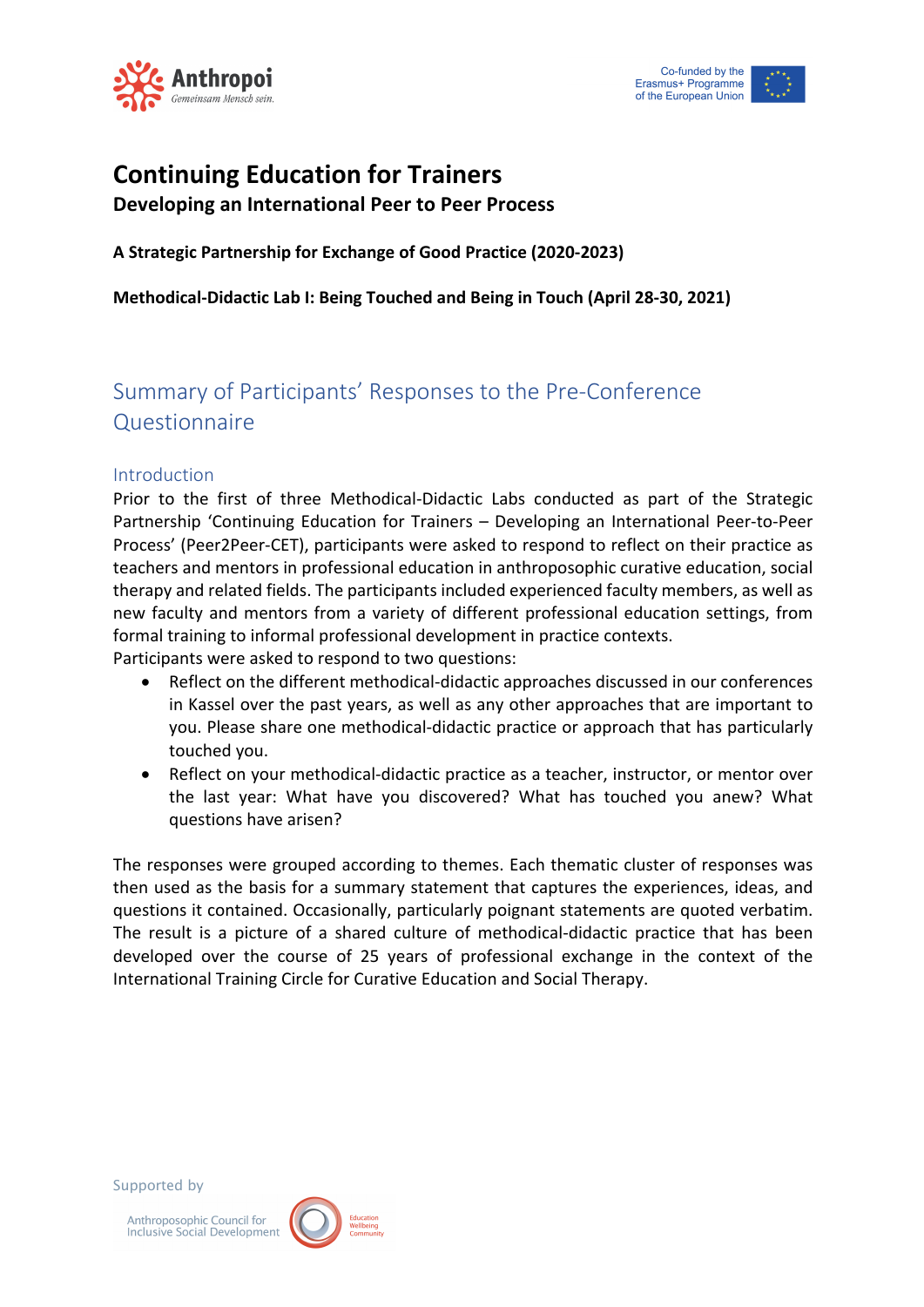Question 1: Reflect on the different methodical-didactic approaches discussed in our conferences in Kassel over the past years, as well as any other approaches that are important to you. Please share one methodical-didactic practice or approach that has particularly touched you.

#### **Structured, question-led group work and dialogical processes**

No other type of methodical-didactic approach was mentioned as frequently as the various forms of structured, interactive, open-ended, collaborative and question-led peer dialogue and group processes.

For many participants, creating and facilitating formats in which learners can work together to exchange experiences, pursue questions, cooperate on tasks and projects, and take shared responsibility for self-initiated processes of inquiry and discovery, are at the heart of teaching and learning. Experiences of encounter, resonance, interdependence, and responsibility for each other generate the inner qualities that are cultivated through this way of working. Some participants are exploring how to include people with support needs in these learning processes, as co-learners and as instructors.

Participants referenced a variety of specific ways of working in interactive, dialogical, and relationship-based ways, and there appears to be rich experience and expertise in this area within our network. This includes a beginning exploration by some of how to generate dialogue, encounter, resonance, warmth, and inclusive teaching and learning in online and blended formats, which still reach the inner core of the human being.

# **The Trinal Method – Theory, Art, Practice**

While only a handful of participants named the Trinal Method as such, references abound to its three interweaving aspects – with special emphasis on the key role of artistic processes. One participant described the goal of this approach as 'connecting intuition with method'.

The methodical-didactic role of artistic processes is highlighted in relation to various aspects of the learning process:

- Accessing and deepening (anthroposophical and other) concepts through the arts
- Imaginative-artistic ways of studying the human being
- Accessing and processing experiences through the arts
- Personal development through art
- Developing action competence through art
- Linking knowledge and skill through artistic process

Several participants describe practical experience and the reflection on practice as the entry point into the learning process. In this experiential approach, doing comes first, followed by reflection and dialogue, which opens the door to insight and understanding.

In terms of conceptual work, participants reference the Curative Education Course and Balance in Teaching and highlight the meditative deepening of insights into the human being as the main goal of the work with spiritual scientific texts. This includes the use of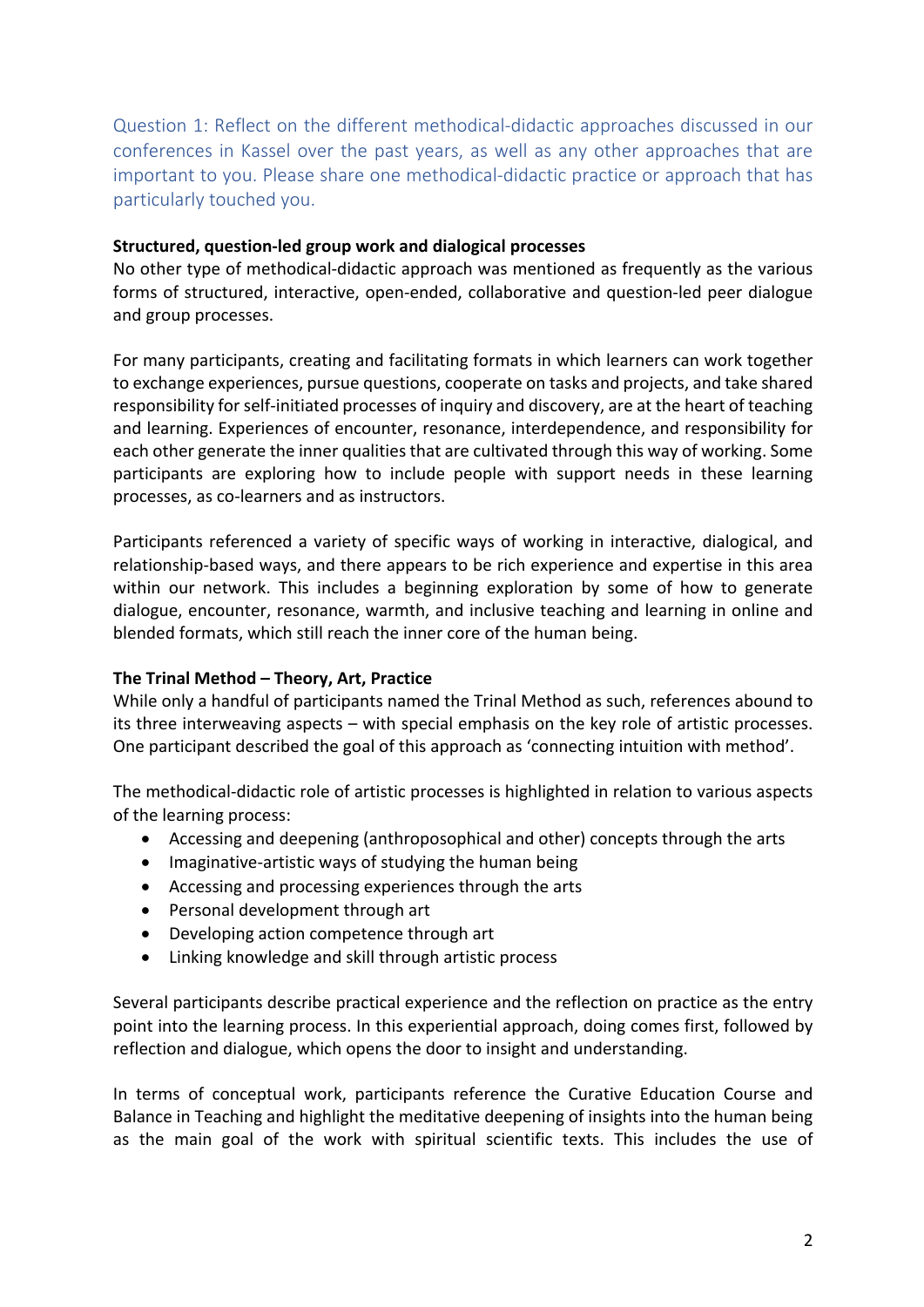contemplative practices and the work with the 'path through the night'. Dialogical approaches to text study can also support this.

One participant saw an expanded relevance of the Trinal Method as a method that is applicable not only to individual learning, but also to organizational and societal learning processes.

#### **Self-development and Biography**

Another theme to complement the Trinal Method and the emphasis on group and dialogue processes appears as a thread of self-observation, self-reflection, and self-development. This work includes methods of biography work and the anchoring of the individual learning path in biographical impulses. Some participants referenced the concept of the Inner Team as a helpful tool. The need to be aware of the boundary between self-development and biographical work in the context of a learning process and the possible cross-over into therapeutic territory was also highlighted – with an open question as to whether this is always inappropriate, or whether there might be a need to find appropriate ways of including a 'therapeutic' element in the learning process, given the prevalent experience of alienation in our time.

# **Phenomenological methods**

Goethean methods of observation, the practice of phenomenological approaches and nature observation are mentioned as tools for schooling perception and understanding.

#### **Some notable individual themes and approaches**

Some participants mentioned specific methods, approaches, and themes, which they worked with and felt touched by. These include (in no particular order):

- The Emergent Learning framework as a way of naming one's own experience and accompanying the learner through the stages of the process
- The Playful Approach (Iris Johansson & Per Albom) which foster personality development and intuitive pedagogy
- Roleplay as a didactic method
- The Outcomes that Matter Evaluation (Fulcher & Garfat) and its Circles of Gratitude model, linked with Steiner's concepts of Gratitude, Compassion, and Responsibility
- The Seven Life Processes and Destiny Learning (van Houten)
- The Basic Forms of Anxiety (Riemann)
- Working with the experience of homelessness
- The contextualization of anthroposophic concepts in contemporary scientific, social and cultural challenges
- The Pedagogical Law (Steiner)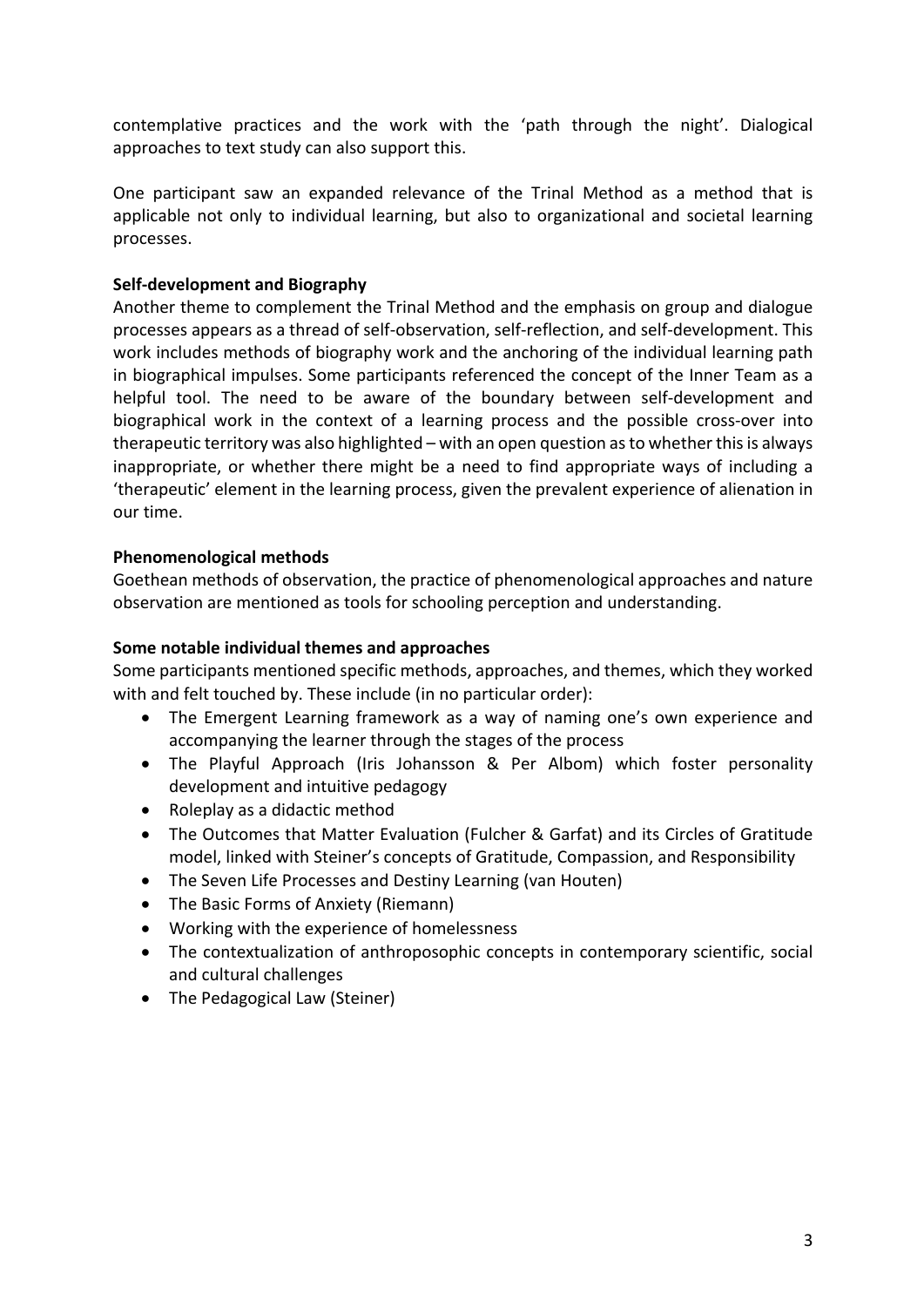Question 2: Reflect on your methodical-didactic practice as a teacher, instructor, or mentor over the last year: What have you discovered? What has touched you anew? What questions have arisen?

#### **Pandemic and Remote Teaching**

This was (unsurprisingly) by far the most prevalent theme in participants' responses. The experiences, reflections and questions shared speak of a deep sense of loss, frustration and sadness, a lot of creativity in the attempts to figure out what is possible and how to make the best of the situation, and strong moments of learning and sometimes surprising and unexpected discoveries that lead to new questions and even a sense of new possibilities for the future.

The loss of in person teaching and learning possibilities created challenges on many levels. Participants mentioned that in some cases interactions between teachers and students became more limited and even difficult. Students and teachers lost motivation as they struggled to adapt to the new circumstances and modalities. It was not easy to carry over the principles of the Trinal Method, the integration of theory, art, and practice, into the new format, and it was particularly hard to find ways to do justice to the important role of artistic practice in the learning process. Instructors working in some artistic modalities (e.g., some eurythmy, movement, and speech formation instructors) found it almost impossible to continue their work in a meaningful way. At the same time, the importance of this way of working rose to heightened awareness.

These challenges resonate in the questions that participants formulated:

- How can we be effective in an online format?
- How can we shape, care for, and nurture the relationships and cohesion among faculty and students in this situation?
- How can we generate warmth and create a climate for learning that brings us together in a way that transcends the screen?
- To what extent does the ability to do this depend on the 'memory' of previous in person meetings with the people involved? And how does that differ for a group of people that has not had a chance to build relationships off-line first?
- How do we need to adapt form, content, and process in a way that works for an online format?
- Is it possible, altogether, to maintain the sense of a coherent, unified professional education process?
- Can we develop a method and didactic for online teaching that works? What are the obstacles that stand in the way of this?
- What ways can we develop to include movement and artistic processes in online teaching in a satisfactory way?

Many participants described attempts to make elements of live, in person meetings possible in whatever form and to whatever extend the specific circumstances allowed. Even if some or most of the teaching takes place online, there was a sense among many participants that any degree to which an element of in person meeting can be woven into the process helps sustain the quality of human engagement that carries that joint learning process.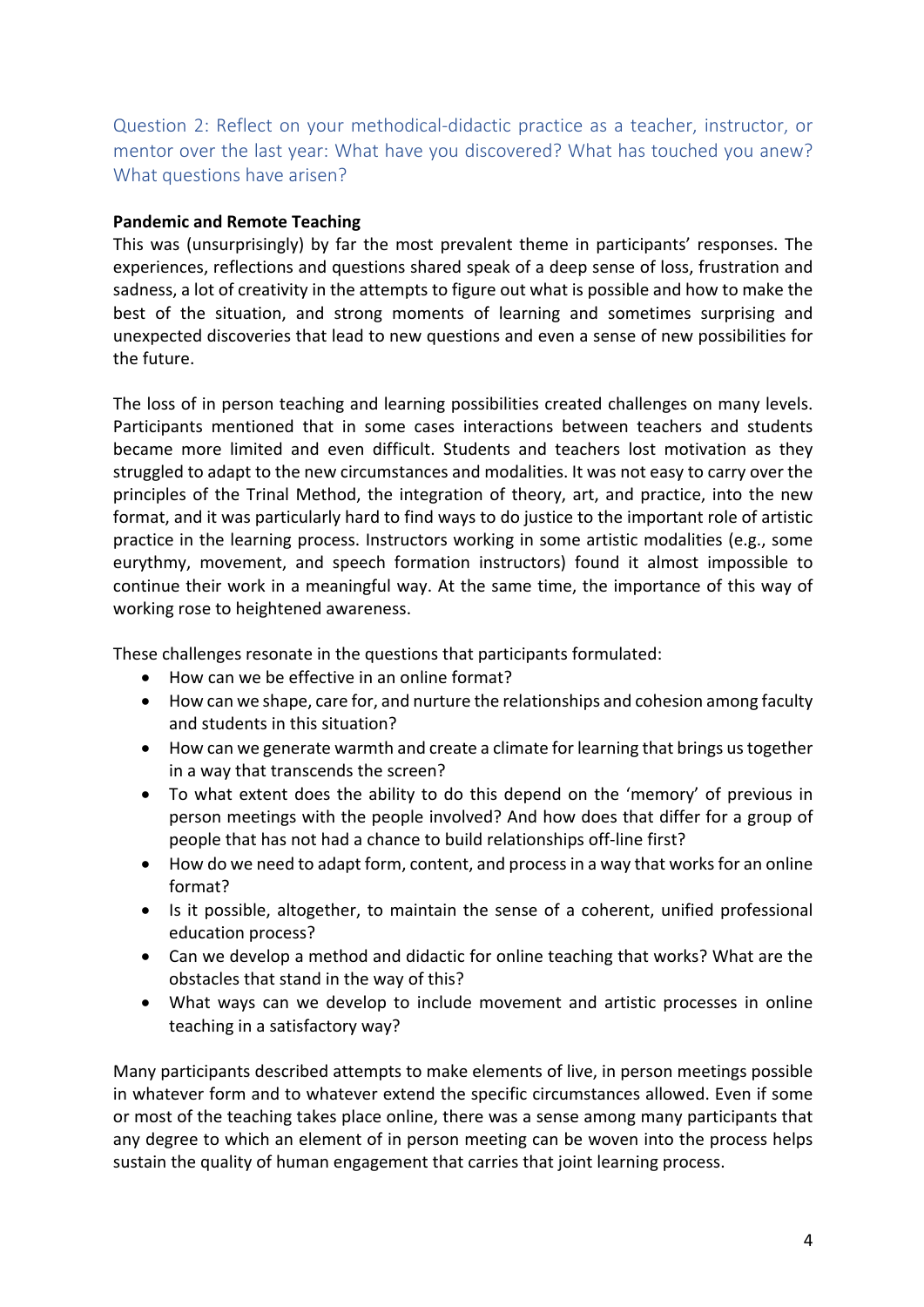Some participants described how this was done by creating small groups, whose circumstances and proximity allowed them to gather, who came together in person on a regular basis, either to join the online sessions as groups from different locations, or to work offline in person according to a plan and instructions provided by faculty, in between online sessions. In some cases, this led to an experience of a greater sense of initiative, responsibility, and commitment on the part of the students, who had to self-organize and take ownership of a greater part of the process without being directly accompanied by an instructor.

Other ways of supporting this process of small groups and individuals working more independently included providing more online mentoring sessions to individual students or to groups of 2 or three students, in which instructors could listen to questions and concerns and tailor their guidance to the specific needs of individuals. Clear tasks and questions to guide students' preparation for online group sessions, supported by access to materials, exercises, streamed or recorded lectures, and other instructions, were seen as essential to make sure that the time spent together online is used in the most valuable way possible.

In one training center, the classes were divided, so that both halves of a class could alternately participate in person, while the other group worked in an independent study format at home. This model led to interesting experiences, especially a sense of a greater independent activation of the students, as they worked within this rhythm of taught small group classes and private study, but it was ultimately not possible to keep up this format for long enough to see how this dynamic would develop over time.

Some programs that moved to pure online teaching also experienced this shift of emphasis from content teaching to mentoring process: The amount of content presented had to be reduced in favor of more time and space to meet, check in, and support student's more independent study.

One participant's reflections capture an aspect of this dynamic in an exemplary way:

*This year has been a challenge, having to learn to teach through the technology of Zoom. Very soon I realized that the students had to take on more of an active role. In a course on the development of consciousness, they were tasked with reading and then actively telling the ancient epics, with screen sharing of art that they either found or created themselves. By asking them to immerse themselves actively into the old stories, I then could engage their imaginative capacities and see if we could link those with our own biographical memories. They could remember when they had been in those different states of awareness. I think that the effort that they needed to do this kept them engaged, even though they were alone in their rooms. However, I also had personal one-to-one tutorials with each student as they worked on their presentation, helped them find material and gave them tips on the story-telling element. In this time, they needed extra attention, I found.*

Those who were able to return to in person teaching after a period of online teaching described a new sense of intensity and heightened awareness and appreciation of the value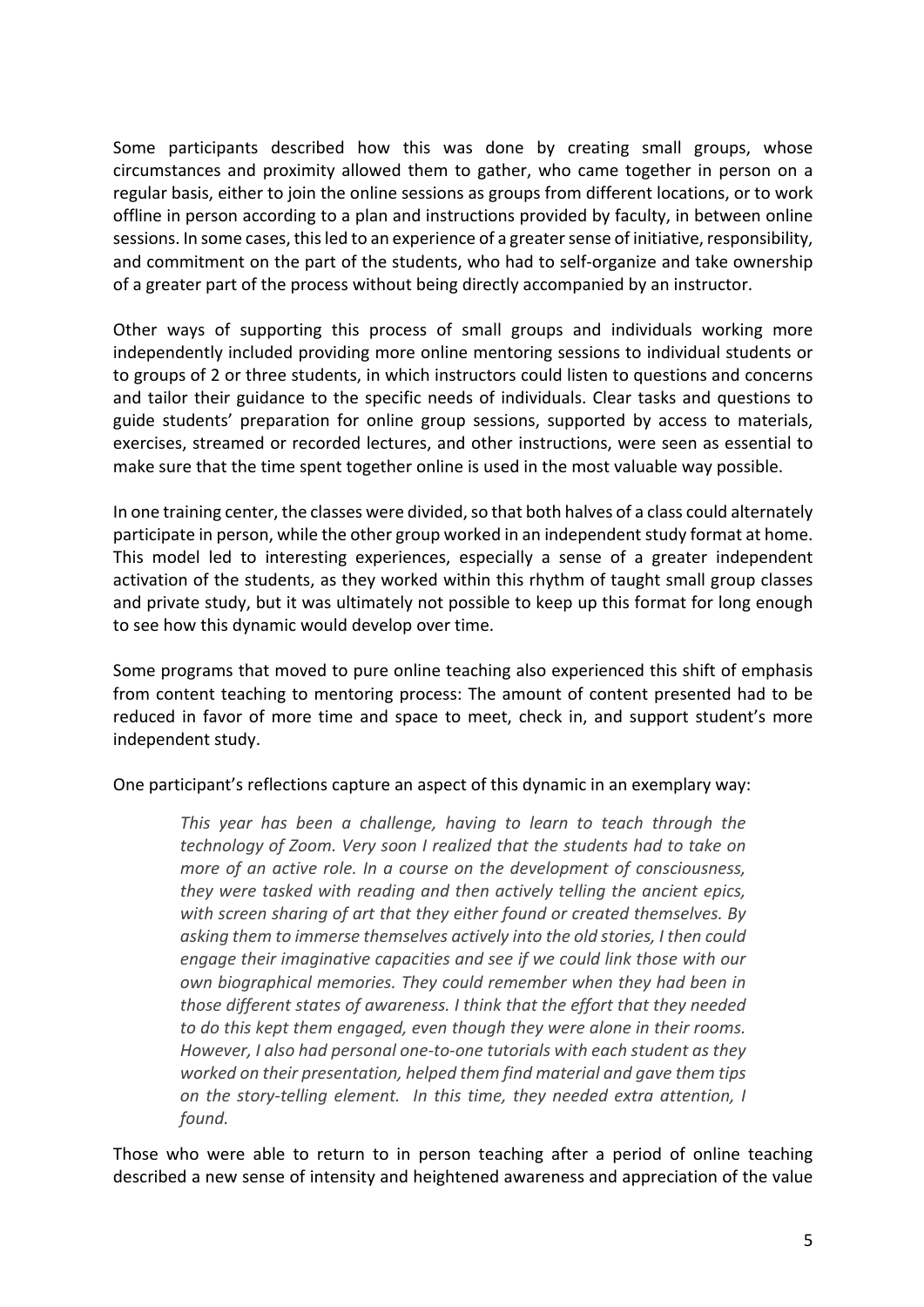of being together in person, and the special quality of being and working together that is possible in the direct, unmediated encounter with each other. One participant describes that this brought more focus and intentionality to in person sessions and created an opening to experiment with new and more innovative approaches.

Despite the overwhelming sense of loss and palpable grief over the limitations imposed by the outer circumstances, and the ambivalence regarding all the accommodations that were necessary to make teaching and learning possible under these circumstances, participants also describe moments of discovery and enthusiasm for future possibilities and new perspectives that have opened and may hold opportunities for new formats and ways of working. This participant's remarks are an example of this sense of learning and opportunity:

*I have learned so much. I was able to learn what difference my didactics and methodology need to make when it's a face-to-face course, when the course is purely digital, when I incorporate my e-learning courses, when I teach hybrid. I have tried and tested everything. I was touched by the resonance that is possible in digital teaching and touched by the deep conversations and exchanges we had. This would not have happened under other circumstances and in face-to-face teaching. I was also touched by how much I can reach people with the e-learning courses. I have received very moving feedback. I am so excited about how we will organize our exchange and our conferences and meetings in the future. And: There is no substitute for personal conversations, but they are very much possible through digital media. And: I am thrilled how much we suddenly offer each other, how many wonderful lectures I was able to listen to and how uncomplicated it is for me to simply be added digitally as an expert in a course/seminar, etc.*<sup>1</sup>

# **Building a Container for Collaborative Inquiry**

Many participants shared reflections that touch on the process of building and holding a container for collaborative inquiry and learning. Methodical aspects of this include:

- Balancing structure, rhythm, and predictability with space to attend to the unexpected
- Giving time to arrive in the learning space and in one's own body
- Checking in and giving space for silence
- Taking time to connect students' personal goals with learning objectives and assessments to stimulate internal motivation
- Fostering peer learning

<sup>&</sup>lt;sup>1</sup> Ich habe so unfassbar viel gelernt. Ich konnte lernen, welchen Unterschied meine Didaktik und Methodik benötigt, wenn es ein Kurs in Präsenz ist, wenn der Kurs rein digital stattfindet, wenn ich meine e-learning Kurse einbeziehe, wenn ich hybrid unterrichte. Ich habe alles versucht und ausprobiert. Berührt hat mich, welche Resonanz in digitaler Lehre möglich ist und berührt hat mich, welch tiefe Gespräche und welchen Austausch wir hatten. Dies wäre unter anderen Umständen und in Präsenz so nicht erfolgt. Neu berührt hat mich, wie sehr ich Menschen mit den e-learning Kursen erreichen kann. Ich habe sehr bewegende Rückmeldungen erhalten. Ich bin so gespannt, wie wir in Zukunft unseren Austausch und unsere Tagungen und Treffen gestalten werden. Und: Die persönlichen Gespräche sind nicht zu ersetzen, aber sehr wohl möglich durch digitale Medien. Und: Ich bin begeistert, wie viel wir uns plötzlich gegenseitig Angebote machen, wie viele wunderbare Vorträge ich hören konnte und wie unkompliziert ich einfach mal in einem Kurs / einem Seminar, etc. als Expertin digital dazu geschaltet werden kann.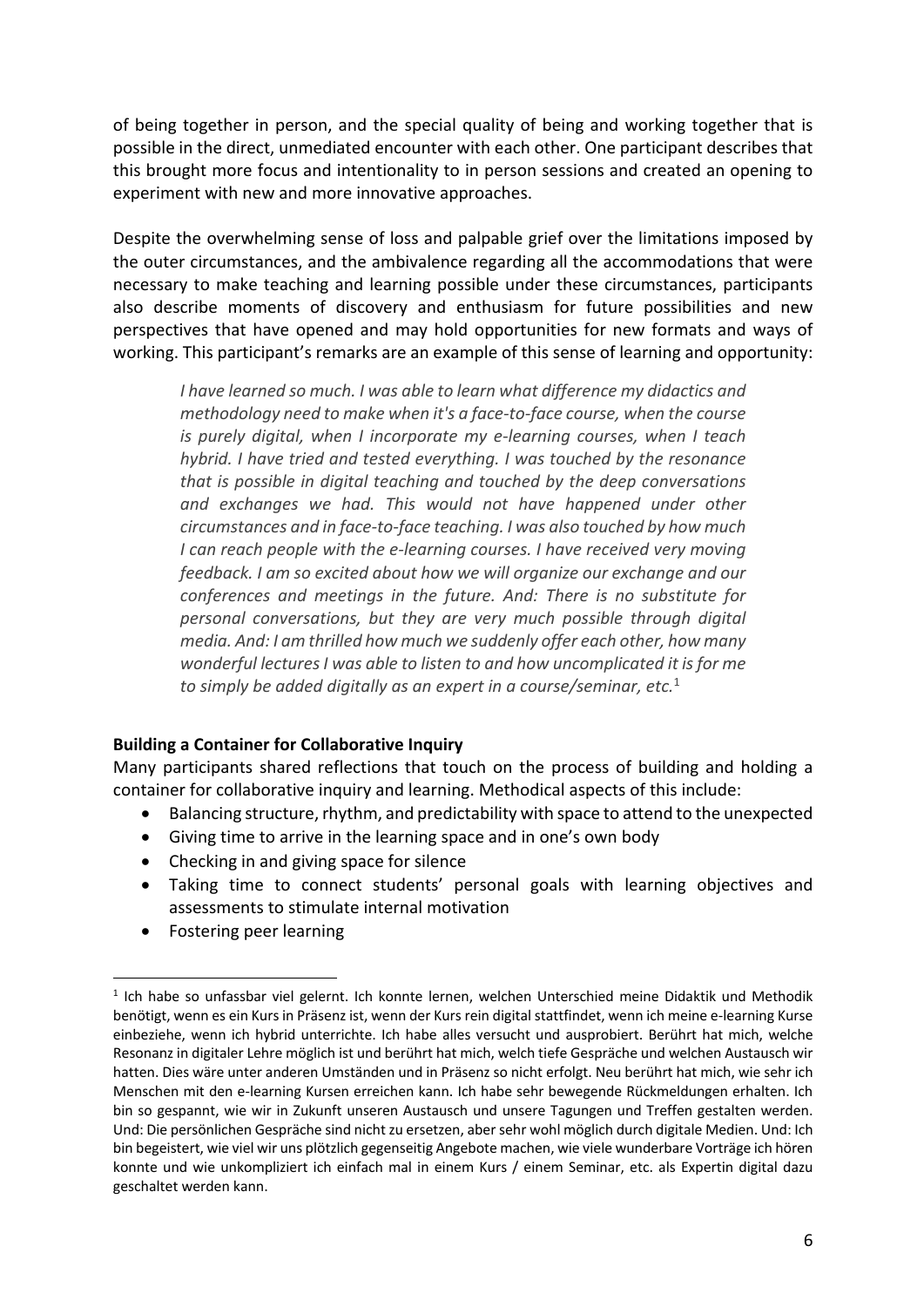- Designing and facilitating dynamic group processes
- Guiding reflection to connect practice and theory
- Developing research projects that integrate artistic work, phenomenological observation, and individual study and are driven by – and support – students' own questions and personal development process

An inquiry-based learning processes allows students to recognize and use their own experiences as a starting point. It also fosters an attitude of openness and the capacity to form questions. This is not always a given but must be learned. There can also be cultural obstacles that prevent students from questioning the teacher, the content or articulating and sharing their own questions. These can be overcome through guided group processes and practice. Topics that may be considered tabu in some contexts (e.g., sexuality) can present a particular challenge.

Some instructors, also, shared their need to learn how to shift into a question-led, inquirybased approach to teaching. This is partly a question of developing a toolbox of simple exercises and activities that can be woven into the teaching process and stimulate active participation, questions, and initiative. By and large, though, as also became apparent in the answers to the first question, didactic methods that use dialogue, collaborative inquiry and group processes are familiar and well established in the network, and there appears to be a wealth of experience, competencies, and resources, as well as interest and motivation to research and develop this further.

This participants' remarks sum up many of the themes and questions shared by the group of participants:

*My particular question these years is how to guide and inspire students to bring questioning and class conversation to a place in which concepts, or newly perceived realities, become clear through the dialogue, or through the shared artistic activity. This way of learning seems most wished for by modern students. There have been successful moments when the students are fired up, wakefully engaged, and earnestly seeking together. There are also times when the conversation seems to just miss the mark. I would like to hone my skills in conducting these enlivening and thought-provoking exchanges. How to meet the students where they are and to enkindle enthusiasm/thirst for further exploration is a constant goal.*

# Questions:

- What methods and approaches for the schooling of perception and observation have been successful?
- How do I convey the essence of a concept through an artistic process?
- How can I teach in such a way that students do not only gain knowledge, but that knowledge turns into personal insight, practical experience, and artistic process?
- How can I discover students' questions, so that we can enter an exchange?
- How can I awaken interest and share my knowledge and experience in a way that supports the students' further development?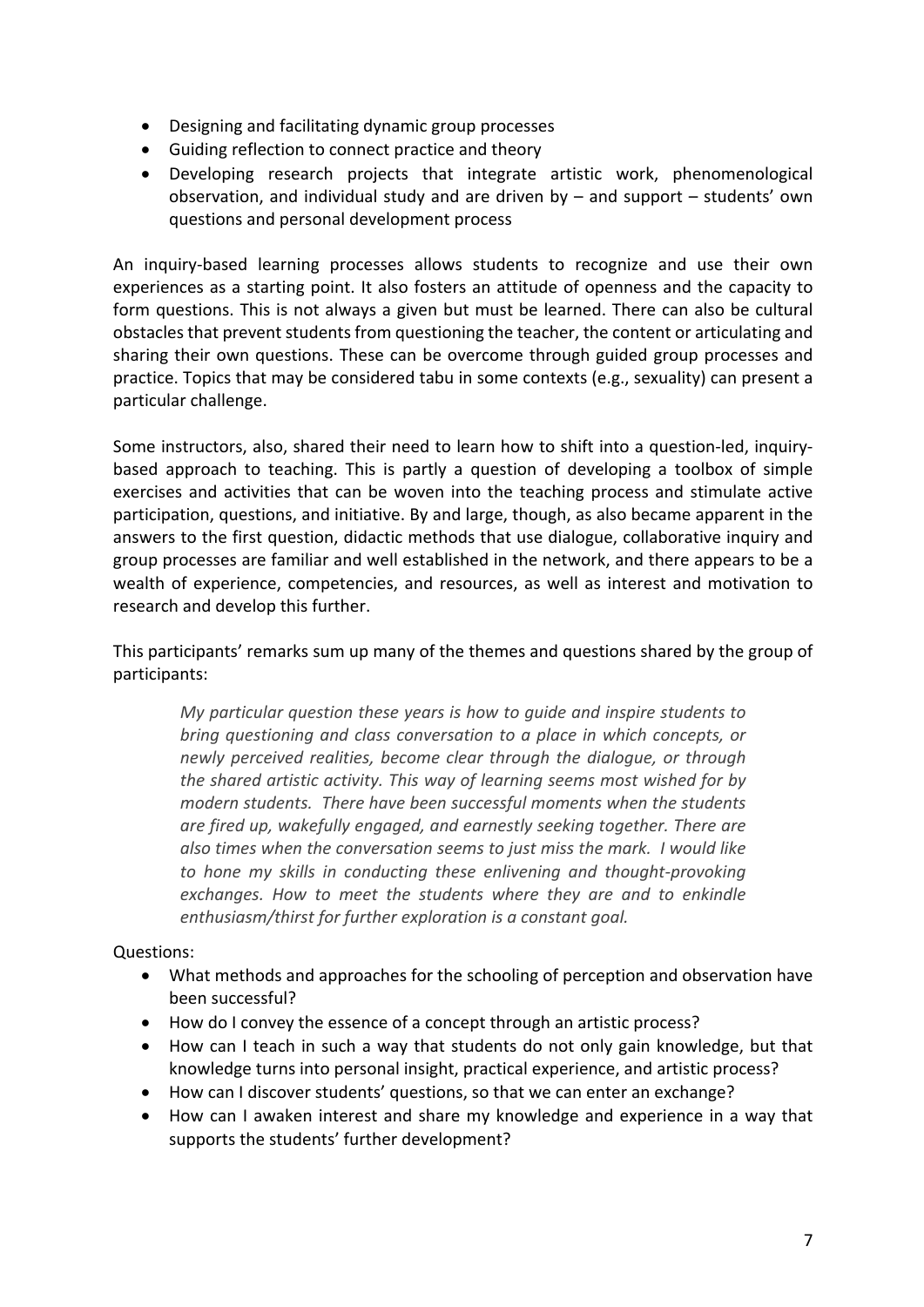- Do we need to formulate and fix in writing everything that is learned and experienced? Or when is this helpful, and when is it not necessary or even helpful?
- How do I make sure I get enough feedback from students to know whether they understand what I am trying to convey, whether I am being clear and effective in my teaching, and meeting them where they are?
- How can I make sure everyone is met, when I am working with a mixed group of students coming from very diverse backgrounds, experience and starting points?

#### **Balancing Form and Freedom**

Several participants reflected on the balancing act, in teaching adults, between providing direction, structure, guidance and input to the learning process, and stepping back to create the space for students to have their own experience, follow their own questions and determine the course of their own learning path. The latter requires an attitude of nonjudgment in which less is more. Teachers can support the individual process by giving impulses, and by accompanying the student, being attentive to the process and recognizing what each person needs at any given moment. The needs of the students then guide the teacher, rather than a fixed curriculum.

However, participants recognized some conditions for this to work, which place responsibilities on the teacher. These include the introduction to the student of the capacities and tools needed for individual agency in a self-directed learning process – including methods of inner work, which students might not come across on their own. On the other hand, it is especially in this area that the other person's freedom needs to be respected most. The guiding question, according to one participant, thus becomes: What is your individual karmic or destiny task (or vocation)? And how can I best accompany you in pursuing this mission?

This approach to teaching as mentorship requires that instructors themselves are on an inner path, and that faculty groups work together and support each other as teams. Teachers, as individuals and as a group, need to embody the same gesture of ongoing individual learning and growth that they want to cultivate in students.

If this goes well, it leads to quality of physical, soul, and spiritual presence that becomes the source of a teaching and learning process that integrates past, present, and future. This allows students and teachers to let go of old and habitual ideas and approaches, and to create new ways of thinking about, relating to and doing things in their field of responsibility.

The past year, as one participant remarked, offered many opportunities to practice this.

Questions:

- How do I help adults generate questions?
- How do I leave the space for the individual process?
- How do I find the right balance between leaving space and directing the process?
- How can I support a living and open-ended dynamic without losing the connection to the theme?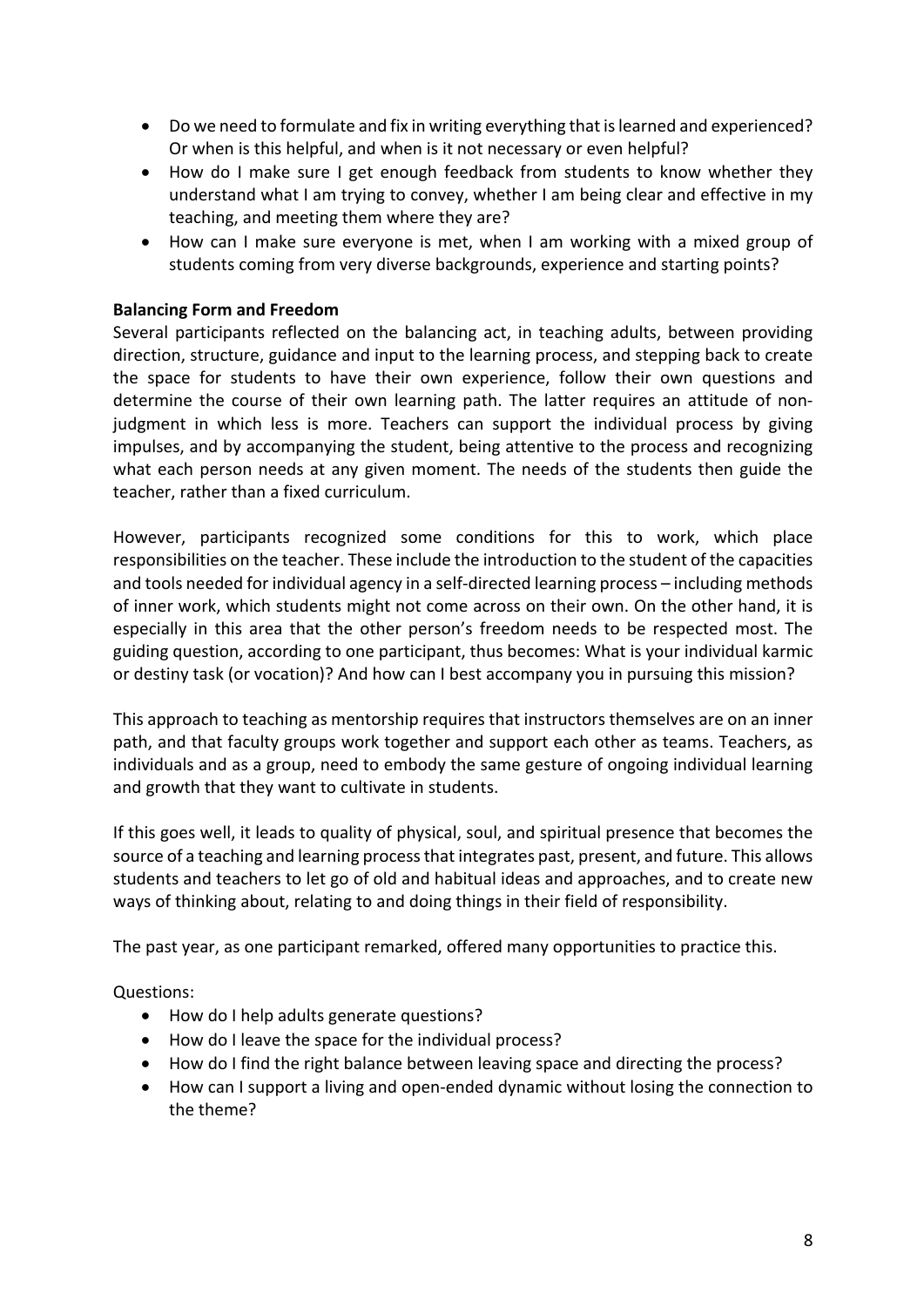# **Professional Practice as a Field of Learning**

The core purpose and aim of professional education in our field of work is to develop the capacities, in each of us, to support and accompany other human beings living life under the most diverse conditions. Those participants who are closest to that practical social task are the ones whose instructional role is that of mentor within a practical context.

One participant formulates the experience of her role as mentor like this:

*I understand and affirm that one teaches through disposition, presence, respect and attitude. I have not given courses or lectures; I only open my work environment and share my experience and love for the task performed.*<sup>2</sup>

A challenge that arises in this context, where the conditions for the development of supportive human relationships stand at the center of the learning process, is to find ways of opening for students an interest in their own inner processes and the ability to pursue a path of self-education. This inner dimension is not easy to access amid practical life, and the focus on social media and the superficial relationships engendered in social networks is experienced as an obstacle, as it draws the attention away from the more subtle inner processes.

Working with social games, on the other hand, offers a practical approach to the development of social competences and provides possibilities for engendering inner flexibility and openness towards that, which is new and unfamiliar.

Practical experiences, for example in the daily work with children, also serve as starting point for processes of reflection and inquiry that can be led systematically towards an imaginative and meditatively deepened understanding of individual human situations.

Questions:

- How do I support young adults who are immersed in the superficial experience of relationships through social media?
- How do I support students in developing an attitude of research in their work?
- How do I bring theoretical knowledge and conceptual understanding into a training that is essentially practical?
- How do I develop approaches and practices to deal with cultural differences around difficult (and possibly tabu) subjects with sensitivity and compassion, while still finding ways to address them as an essential part of the professional field and task (e.g., questions around sexuality)?

# **Methods of Deepening the Understanding of the Human Being**

One participant has developed exercises for students to experience different forms of difficulties and disabilities, as well as a set of dynamic questions that encourage students to reflect on their own lived experience. The 'simulated' experiences of disability, together with aspects of students' lived experience, can then become organs of perception that enhance the capacity to recognize and understand the experience of another person. (These exercises have also been successfully adapted to virtual teaching.)

<sup>2</sup> Entiendo y confirmo que uno enseña con la disposición, la presencia, respeto y actitud. No he dado cursos ni conferencias, sólo abro mi ámbito de trabajo y comparto mi experiencia y amor a la tarea realizada.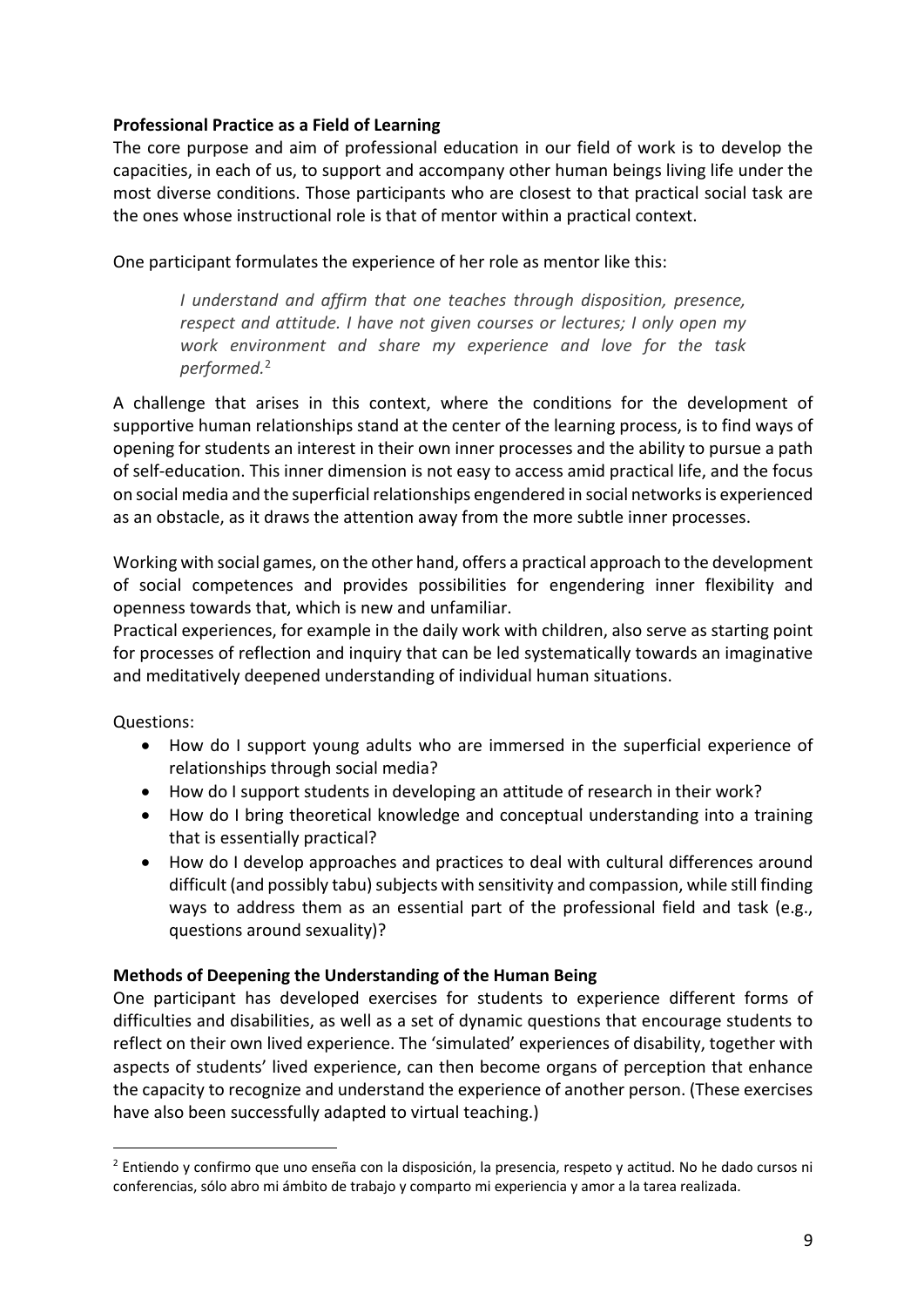Another participant describes a collaborative, dialogue- and inquiry-based process for connecting students' practical experiences with the images of the human constitution developed in the Curative Education Course:

*Our starting point for the work in the course was the practical experiences that the course participants had in their daily work with the children. This joint action-oriented reflection takes place almost exclusively in conversational form in groups. In this way, group members stimulate each other to creative thinking and group work in solidarity. In this first phase of group work, the instructor is initially a learning guide. In the second phase, in which the questions from the groups are brought together, the lecturer places individual images from the curative education course in the context of these questions. He always tries to give vivid pictorial descriptions (verbs) instead of terms / nouns (judgments). In a third phase of joint reflection the participants try to connect the images of the curative education course with their questions and their experiences in working with the children.*<sup>3</sup>

Question:

• How can students transform lived experience in inner work?

#### **Some Specific Methods and Process Models**

Participants mentioned several specific methodical frameworks that they have found helpful in teaching.

Processes leading from lived experience to imaginative insight depend on the development of an ability to notice, name, and accept one's own feelings, and thereby acknowledge their role and transform them. One participant referenced the coaching model of the Inner Team (Schulz von Thun) as a self-reflective approach that students work with to build this capacity.

Methods of phenomenological observation and psychological self-observation lay the foundation for a deepening process of Contemplative Inquiry, as described by Arthur Zajonc, which moves between 'focused attention' and 'open awareness'. These processes allow an integrated imaginative understanding to arise and open the possibility of intuitive insight for pedagogical and therapeutic action that is responsive to the deeper (also biographical) needs of an individual or situation.

<sup>3</sup> Unser Ausgangspunkt bei der Arbeit im Kurs waren die praktischen Erfahrungen, die die Kursteilnehmer in der täglichen Arbeit mit den Kindern gemacht haben. Diese gemeinsame handlungsorientierte Reflexion findet fast ausschließlich in Gesprächsform in Gruppen statt. So regen sich Gruppenmitglieder gegenseitig zum schöpferischen Denken und zur solidarischen Gruppenarbeit an. In dieser ersten Phase der Gruppenarbeit ist der Dozent zunächst ein Lernbegleiter. In der zweiten Phase, in der die Fragen aus den Gruppen zusammengetragen werden, stellt der Dozent einzelne Bilder des heilpädagogischen Kurses in den Zusammenhang dieser Fragestellungen. Wobei er immer versucht anstelle von Begriffen / Substantiven (Urteilen) lebendige bildhafte Beschreibungen (Verben) zu stellen. In einer dritten Phase der gemeinsamen Reflexion versuchen die Teilnehmer die Bilder des heilpädagogischen Kurses mit ihren Fragen und ihren Erfahrungen in der Arbeit mit den Kindern zu verbinden.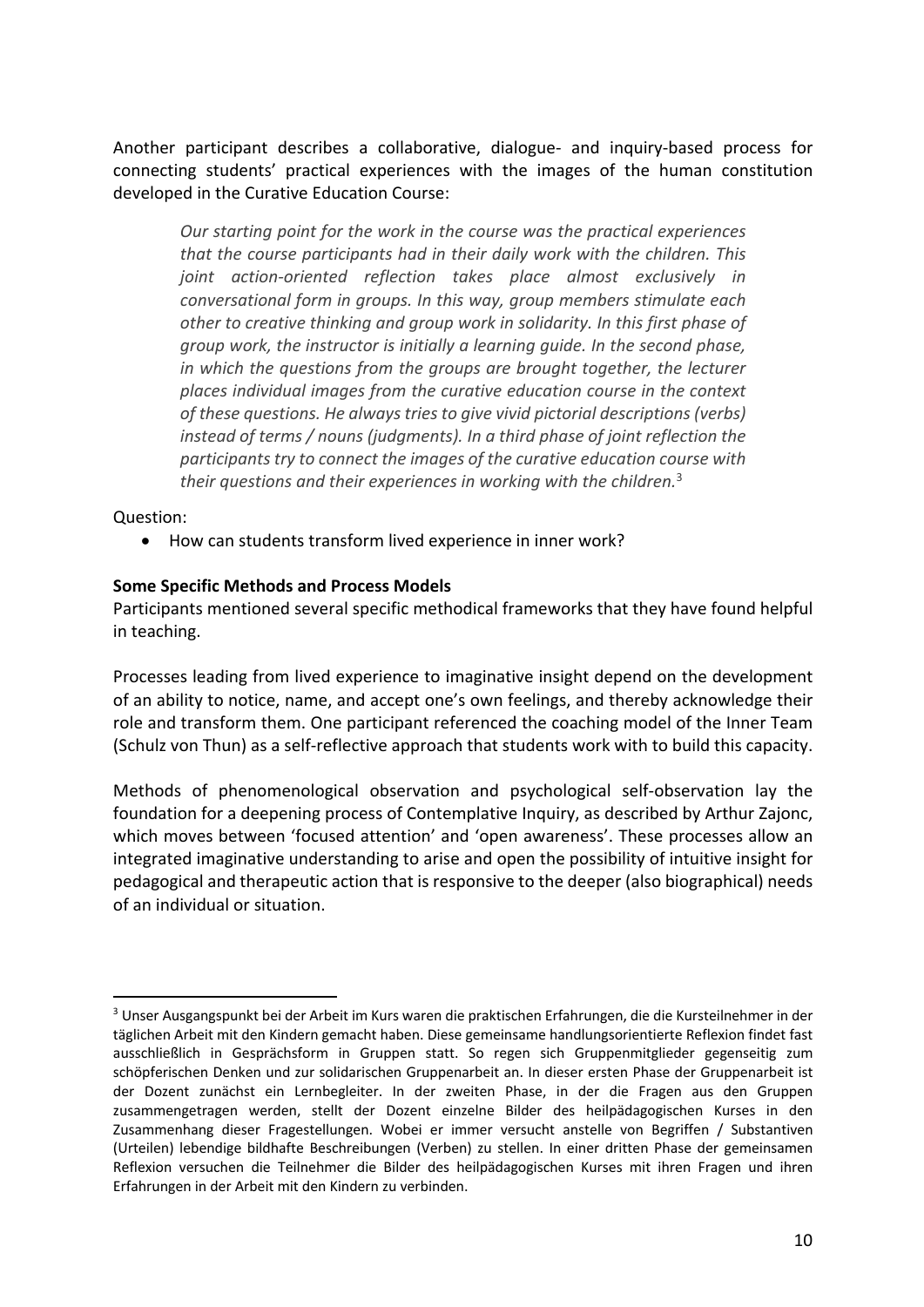According to one participant, the work with Eurythmy can provide methods to support the integration of personal experience with inner contemplative processes.

Outcomes That Matter (Fulcher & Garfat) is a more formalized process of assessing needs, setting individual goals, and evaluating outcomes with clients that one participant described as being used fruitfully in a training context, and which he connected with the cultivation of gratitude, compassion, responsibility, peace and kindness as inner attitudes and gestures.

In relation to inclusive community building, rather than individual support, another organization is working with the model of Sociopolis (Gullart) as a conceptual framework for understanding the developmental needs of a social organism on the way towards inclusive living, learning, and working environments within the context of its wider community. This concept can be used didactically in training to provide a framework for linking observation and insight to action in this context.

Another participant highlights the power of music as a medium through which support social processes and build social capacities.

Some themes that participants mentioned for further exploration:

- Embodiment
- The relationship between the Curative Education Course and modern research
- Neuropsychological approaches in curative education
- Karmic interconnections

#### **Including Persons with Support Needs**

A few participants referred to experiences related to the inclusion of persons with support needs in learning processes. Some described that the new challenges in the practice field that arose from the need to provide supports under the conditions of the pandemic presented unexpected learning opportunities and led to the development of new and creative solutions. This became a practical learning experience, arising organically and unplanned out of the circumstances.

One participant highlighted that this process of learning through the emergent challenges of the practice field – when what has worked so far is suddenly not working anymore – is always present. It was just enhanced and intensified by the pandemic.

On the other hand, there were some experiences with inclusive educational opportunities and specific learning opportunities for persons with support needs that had to move online. This was initially experienced as making things impersonal, but as the variety of available offers expanded, participants discovered formats in which persons with support needs were given voice in ways that were astonishingly effective, and in which those with support needs and those supporting them were able to learn side by side.

One participant also referenced the inclusion of persons with support needs in the development of learning formats. One example is the collaborative development of PowerPoint presentations in plain language.